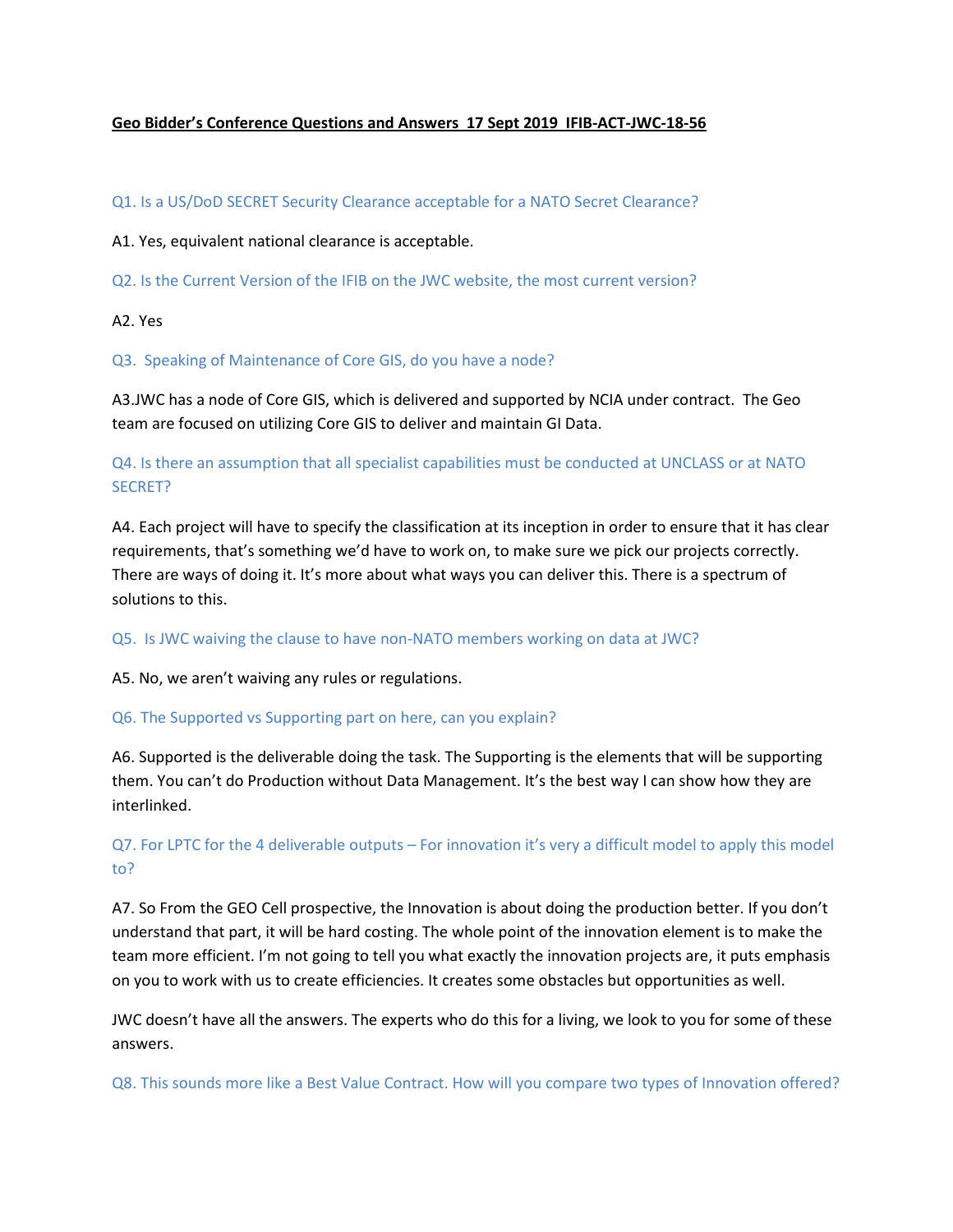A8. First, you have to be Technically Compliant. You have to cross that hurdle first. We don't believe that Best Value is the right choice for this contract. You have to cross the threshold in all GDOs in order to win this contract.

## Q9. How do you differentiate two different offers?

A9. We aren't. We accept the company that can cross all the thresholds of the technical portion of the bid, and then we look at price. Not all companies may pass the technical portion, and they are all evaluated for compliance in each area.

Q 10. Along this line, from a Bidder's perspective, you have to be bidding on the same thing. Innovation is not a well-defined thing. It's very difficult to price.

A 10. We are trying to improve our processes. How would you provide us access to these capabilities? The cost of your framework is going to be the main cost of your innovation. There is an element of risk.

#### Q11. What would you do if someone put a cynical bid in?

A11. If you look at the technical review, we have to look and see if you state that you can do what we need you to do, innovation being one element of that. Based on your explanation, do we believe you can do as you have claimed? So there is a compliancy element. If you pass technical, and it was just fantastic writing, without genuine capability, then we will be in a position we don't want to be in. We hope we can avoid that, by identifying the experience and capability to deliver the required outputs in the technical element of the bid.

#### Q12. This is a Firm Fixed Price Deliverable Contract. Is the deliverable the capability?

A12. Yes, it's a capability and skillset to produce with efficiency.

#### Q13. Surely, Quantity of Deliverables does come into it?

A13. It does, but it won't scale in the way you'd expect. And that's why we did it by skillset and capability and not product. Otherwise, all the answers would be binary.

Q14. In the future plan, is the surge element only for things that aren't foreseen?

#### A14. Yes.

Q15. Speaking of compliance, there was a question about whether a company was the prime or subcontractor on past performance. Does it matter more to you if one was the prime or the sub?

A15. It's just to understand your role on the contract better. There is no implication either way. There is no rating.

Q16. Will the slides be uploaded quickly?

A16. Yes, will do.